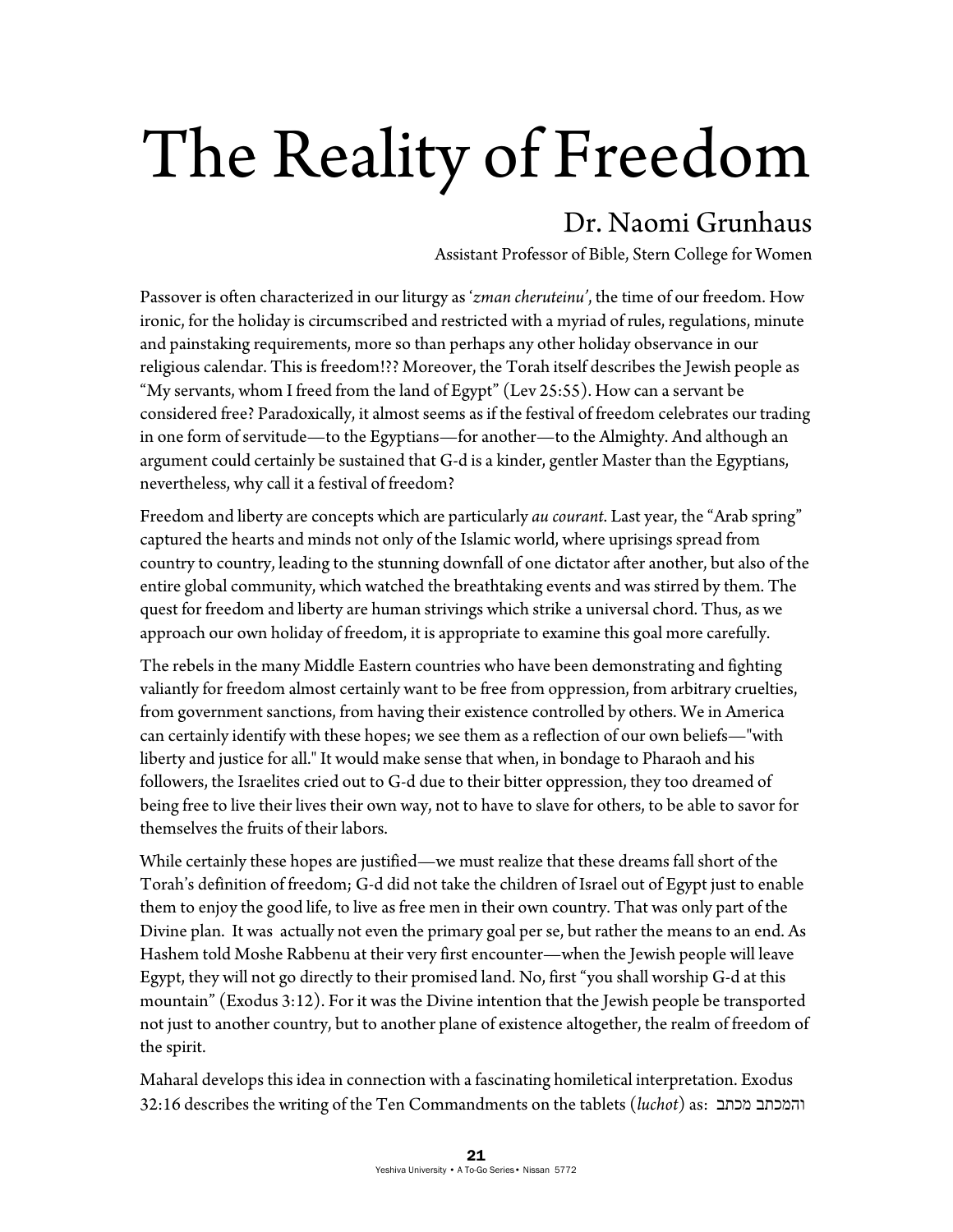הלחת על חרות הוא אלקים" and the writing was G-d's writing, incised (*charut*) upon the tablets." Explaining this verse homiletically, the Mishnah in Avot 6:2 comments, "…Do not read "*charut*" (incised) but rather "*cheirut*" (freedom), for the only truly free person is one who studies the "*.*(אין לך בן חורין אלא מי שעוסק בתורה) Torah

Maharal notes that this rabbinic dictum is not just an irrelevant play on words, but rather conveys a remarkable idea:

*The mind conceives a picture of an object, but that conceptual representation, of course, is not the object itself. Similarly, the Torah is a picture of the world—indeed,*  it is the blueprint of Creation and a prescription for how the world should be – but it *is not the world itself.* 

*Script is a parallel Torah, for script is also a graphical representation of words, not the words themselves. Script is form, rather than matter. When script is written in ink, it has a minor physical aspect to it, but the letters of the Tablets of Law were not formed by ink. They were engraved right through the stone tablets and hence they were purely form without material. The very letters of the luchot reflect an essential characteristic of Torah; namely, that Torah is purely conceptual and its concepts stand independently of physical implementation. (i.e., the Torah's mitzvot are practiced in the physical world, but the Torah's truths are not dependent on actual practice.)* 

*External forces act only upon substance, not upon form. Hence, only the physical can be subjugated and not the conceptual. Such is Torah, for even when the mitzvot are abrogated through neglect or persecution, the principles of Torah are unchanged….In summary, the word charut, meaning engraved, is truly connected to cheirut, freedom. True freedom comes only when the intellect is unencumbered by physical vulnerability and limitation.* 

(Rabbi Tuvia Basser, Maharal of Prague Pirkei Avos: A Commentary Based on Selections from Maharal's Derech Chaim [Mesorah Publications, 1997], 380- 1.)

According to this explanation, the connection between *charut* and *cheirut* is not only in the similarity of sound. Rather, the words of the Torah, which were *charut*, engraved, on the tablets—those words *had no substance*. The words of the Torah were created by the absence of anything physical—by being engraved right through the stone tablets; they were purely words without any substance at all, formed by empty space. In a most subtle way, the writing on the *luchot* demonstrates that true freedom [*cheirut*] exists when the physical is reduced to—nothing [*charut*]. And while, of course, we are not meant to eliminate our physical selves, the existential challenge is for the individual to minimize the physical demands of his/her existence. Freedom from slavery is one step, but it is only a prelude, a prerequisite, so that the person can then be free to choose to limit his physical desires, in order to apply his energies to a life focused on devotion to G-d.

Thus, the concept of freedom in the context of Judaism is quite different from others' definition of it. In the modern world, we tend to think of freedom as freedom *from* some unwanted entity: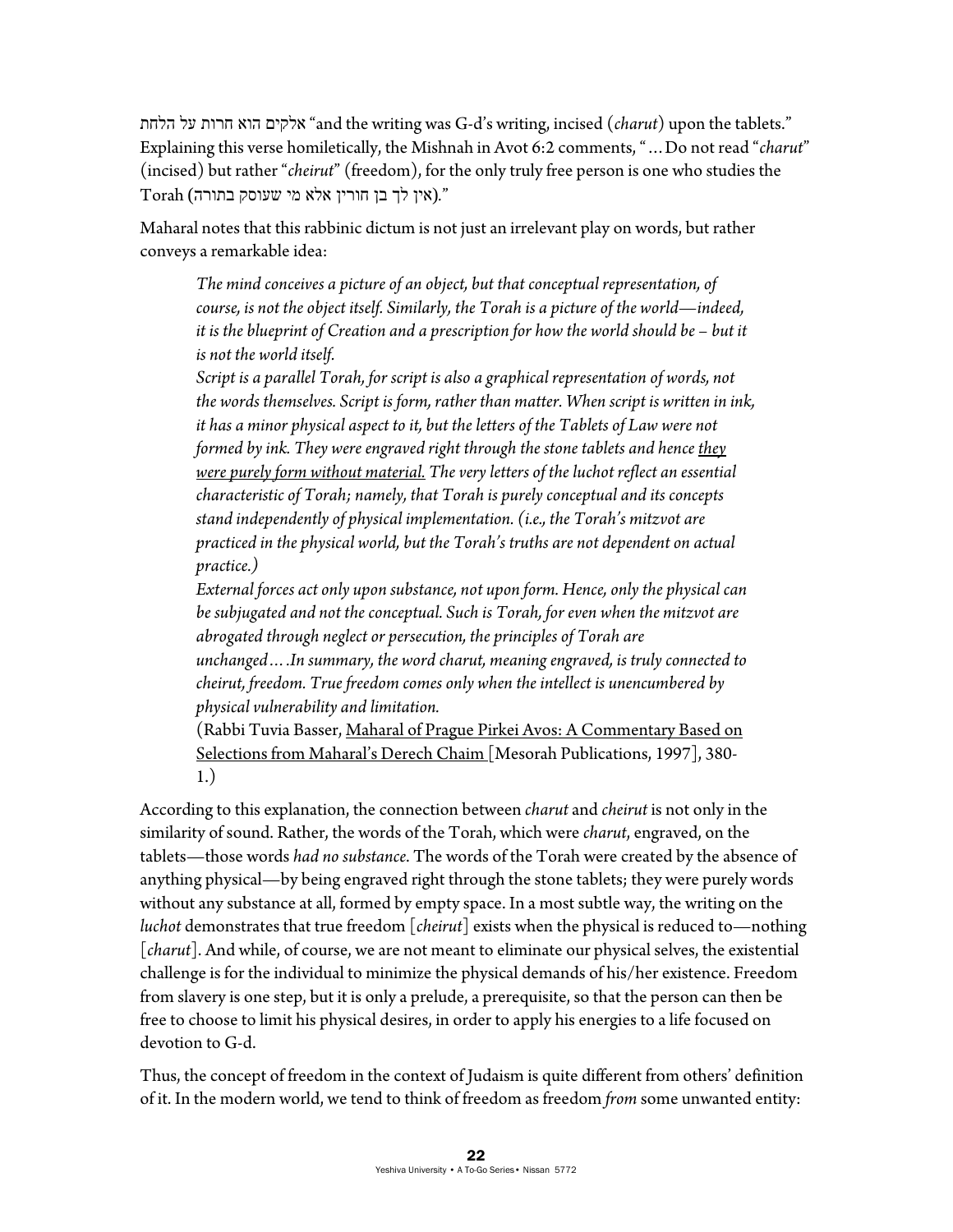to paraphrase FDR, freedom *from* want, freedom *from* fear, freedom *from* oppression, etc. While these are undoubtedly elements in the freedom of an individual, Judaism sees true freedom not as freedom *from* but rather as freedom *for*. A truly free person is not simply someone without restraints; that condition more closely resembles hedonism or anarchy. Judaism sees freedom for an individual as arising from a person's not being constrained by his/her physical needs and desires, not being caught in a web of compulsions and cravings, but rather free to follow his/her spiritual and intellectual thoughts and act upon them. True freedom inheres not only in being free from physical oppression but being free, in mind and spirit, to fulfill the human potential without getting bogged down in the demands of the mundane. As far as Judaism is concerned, it is freedom of the spirit which is essential to achieving human potential. We are charged with developing the spiritual aspect of our beings, rather than scrambling for a bigger piece of the pie, for more food, more land, more money, more power, more luxuries, more satiation of physical needs and indulgences.

Yet, how can the Mishnah in Avot justify the statement that a person can only be considered free when he immerses himself in Torah? Torah is, after all, a demanding discipline; even the rabbis describe a religious person as constrained by the "yoke of Torah and mitzvot" (Eliyahu Rabbah 2). If so, how can only one who accepts this "burden" be considered "free," when that which he is accepting is so palpably not freedom at all but rather a strict discipline? (See *Siftei Chaim, Moadim* II, pp. 323 ff.)

Judaism maintains that the most essential aspect of freedom is in its use, its application. The purpose of freedom for the soul—that most vital, precious and unique aspect of the human being—is to be able to freely choose how to act, what to do, and how to allocate one's time and resources. The opposite of freedom is coercion, compulsion. In reality, it makes no difference whether a person is forced to do an action because his master beats him with a whip or whether he is forced to do so by his inability to deny himself gratification of the desires of the flesh, by the force of his drive to advance himself in power, wealth, or influence. In either circumstance, he is coerced, regardless of whether it is a self-propulsion or external pressure that forces him to do things. But a person who freely chooses to follow a higher calling because of his belief that this is the Truth, that this is the path to holiness and eternal life—that person is exercising free will; he is truly free. Physical, material existence is ephemeral; spiritual life is a window to eternity. One cannot achieve this ability to have the mind and spirit rule the body without the guidance of the Torah, whose teachings free the person's psyche and intellect to rise above the mundane demands of material existence and enter the realm of the sublime.

It is in this sense that we conclude the *maggid* portion of the Seder with the avowal of our eternal gratitude to G-d, "Who redeemed us…and took us from slavery to freedom…" When the Jews, standing at the foot of Mount Sinai, willingly declared their readiness "to do and to listen" (Exodus 24:7) to whatever G-d might require of them, they were freely accepting their new status- their realization that the reverse of the coin of redemption from Egyptian slavery was the opportunity to take on the "yoke of Torah". That is the message of the first Commandment— Hashem freed them from bondage in Egypt, and thereby they became His servants rather than the servants of flesh and blood. This elevation to being G-d's servants they accomplished at the moment when they totally accepted the Torah *carte blanche*, without knowing what it would